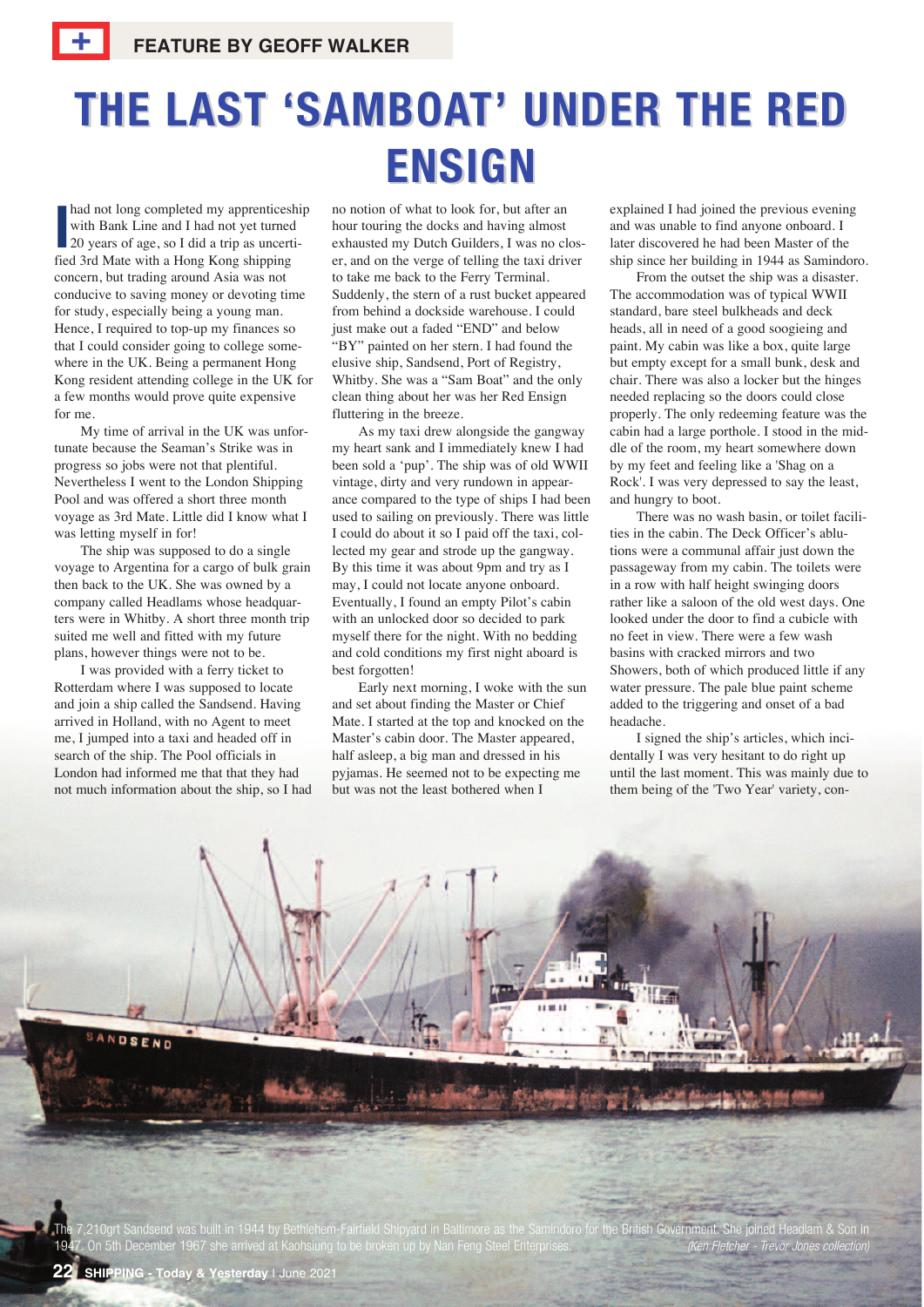trary to me having been guaranteed only a three month trip. However, because of the Captain's sincere assurances of a single voyage to the River Plate, and because of the prevailing Seaman's Strike in the UK, I reluctantly agreed to sign.

The Master had been quick to get the sign on completed, probably in case I changed my mind, and assured me what a solid ship the Sandsend was and that he had been Master of her for the past 22 years (from which you can estimate his age) and that the Owners were a very fine traditional shipping company. I was later to learn that not only was he a big man in stature but also a man of great integrity with a big heart, as well as being a very fine seaman.

My first stop was the dining saloon. After much questioning by the Chief Steward as to whom I was, I eventually got something to eat. The eggs floated in oil and the bacon was one of lean and two of fat variety, not the least appetizing. I gave it a miss and stayed with the toast and marmalade. This was another good start and an indication of things to come, I pondered to myself.

The Mate turned up for breakfast, reeking of last night's alcohol and still exhaling strong fumes over everybody. He was from somewhere in Scotland and in his late fifties. The 2nd Mate was a nice guy from London, seventy two years of age, an ex King Line man so he said.

Our Chief Engineer wore glasses with lenses like the bottom of beer bottles and was well into his seventies. The second and third engineers were Geordies and in mid forties, seemingly quite decent types. I was instantly on my guard with the 4th Engineer, also a Geordie, but right out of the Royal Navy. He gave the impression of being very self opinionated and what he didn't know wasn't worth knowing anyway. He sported longish sideburns and a quaffed hair style, rather spivvy in my personal opinion. The 'Sparks' was Irish and of late middle age, he spoke with a strong Irish accent making him hard to understand.

The entire deck and engine crew were of West Africa origin, but all residents of Cardiff. Since in the past I had always sailed with Asian crew this was a completely new learning curve for me.

The crew were very argumentative, often over the most minor of issues, as I discovered during the course of the voyage. They always appeared to do everything unwillingly and as if doing a favor. They appeared an unhappy lot and on the verge of conflict, although no such events ever took place. Nevertheless, I was always on my guard, especially during my night watches and never really felt comfortable when they were around.

I was informed by the Captain our first leg of the voyage would be to Safi, in Morocco, to load a cargo of Phosphate for Cape Town. This would be via a bunkering



stop at Las Palmas in the Canary Islands. I therefore immediately knew it would be very unlikely that the voyage would be of three months duration, despite various assurances I had received. It was becoming clear that I had been "Shanghaied".

We departed Rotterdam and headed off down the English Channel. The weather was rough. My first sea watch was an education. The ship's original wheelhouse was next to the Master's cabin but was not used. Instead it was designated as a laundry for the Master with clothes lines strung everywhere and storage for a large collection of junk that the Master had amassed during his many years of tenure on board. Such items as reels of fencing wire, bundles of tomato plant bamboo stakes and the like. The magnetic compass and radar had been removed as had the steering pedestal and Engine Telegraph.

Instead, a timber 'Chicken Coop' had been constructed on the Monkey Island at some previous time, by the ship's carpenter. I was told by the 2nd Mate the Master had supervised the construction. The 'shed' was quite rough and every time the ship rolled, so the structure moved about 6 inches port and starboard. The windows were ill fitting and frequently, they would drop out and make a loud clatter. The deckhead leaked like a sieve during rain showers. The 2nd Mate went on to say that the windows were taken from derelict WWII Italian lorries, reportedly the Master having procured them years earlier when transiting or anchored in the Suez Canal or the like.

The ship had been requisitioned by the MOT, during the 1956 Suez Canal crisis. She reportedly did play some sort of an active role in the emergency.

The Radar had been connected professionally as had the manual steering arrangement, ship's telegraph and magnetic compass. There was no gyro or automatic steering of any description. Steering was therefore continuously by hand. There were no intercom or phone connections with the Master's cabin, only to the engine room. In the event it was necessary to call the Master one used a small cowl ventilator, situated outside of the

'Chicken Coop' wheelhouse, and yelled in a loud voice.

The 'Chicken Coop' was a nightmare, as it was so cramped it only allowed for a small folding chart table, but also because it was so hot. Being a steamship the funnel was immediately behind the structure causing much heat to be generated. Also, if our illustrious engineers failed to inform the bridge when about to blow tubes, thus allowing time for the duty Mate to take the ship out of wind, one would instantly be choked by the smoke and soot which penetrated everywhere. There was no room to swing a cat, when a duty mate and helmsman were on watch together. It was reported in earlier days, there had been cabs on each wing of the Monkey Island deck but these had been partially removed by the time I joined the vessel.

Loading a full cargo of Phosphate at Safi was uneventful but dusty, and was completed in a few days. We then headed off southwards towards Las Palmas for bunkers. By the time we reached the latitudes of Las Palmas the weather had become very tranquil and pleasant. Although my disappointment in the vessel remained, a routine was established, the best average speed the ship achieved for a day's run was 9.8 knots during the passage to the Canary Islands.

The night after following our departure from Las Palmas, I was woken by the quartermaster about 6.30am asking that I quickly go to the bridge. The dawn was just breaking. I arrived out of breath to find a large Russian ship crossing our bows from port to starboard. Our unsupervised helmsman had started to turn our ship to port, entirely the wrong thing to do. I still had enough sea room to counter this and alter course to starboard to go full circle and pass the stern of the renegade crossing vessel. It was a close encounter because had the Russian ship obeyed the Anti-Collision Regulations by correctly deciding to make a late alteration of course to starboard in order to give way to us. A very serious situation could have arisen.

I asked the helmsman as to the whereabouts of the Chief Mate and was informed he had left the bridge about 15 minutes after